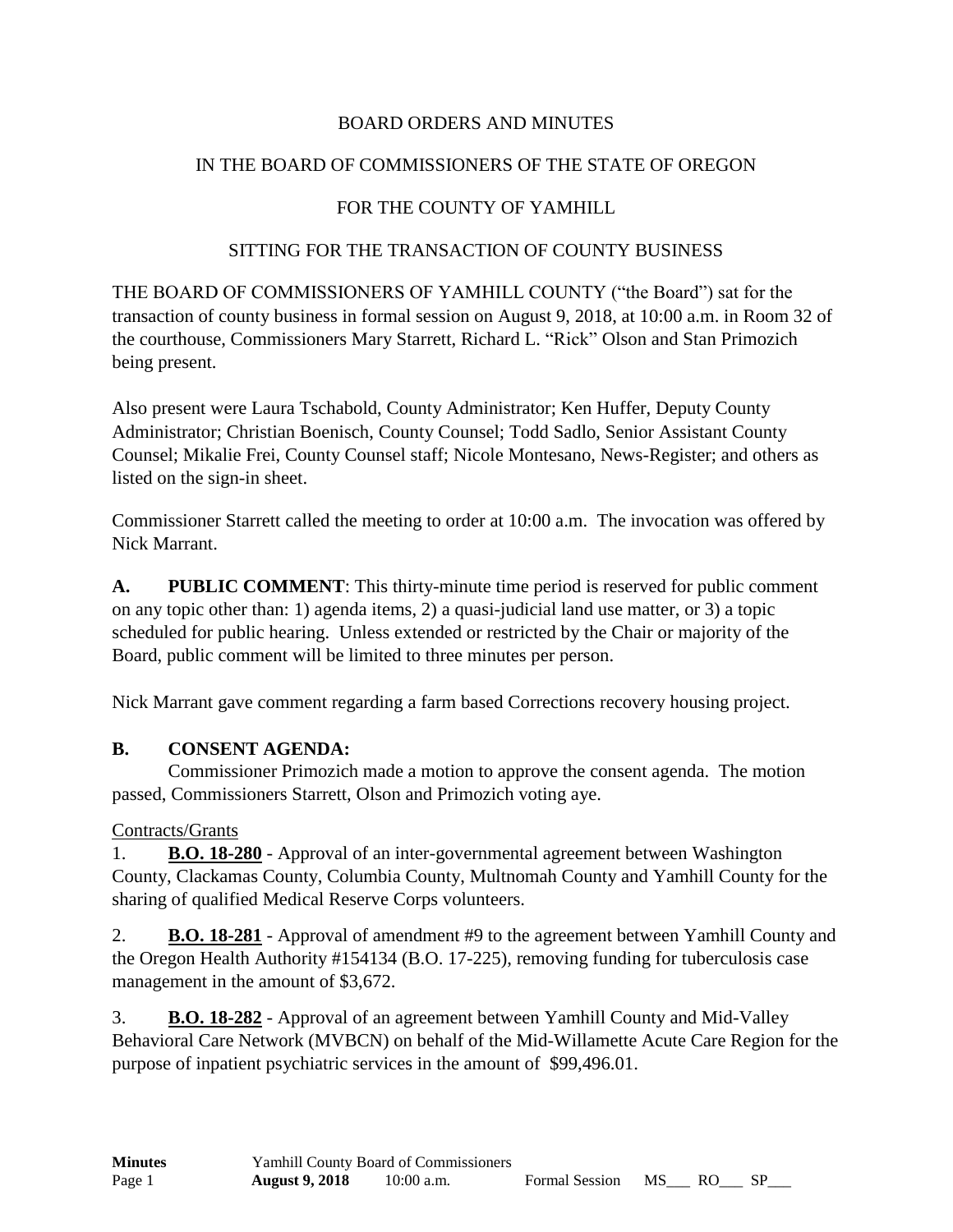4. **B.O. 18-283** - Approval of a bid proposal by RSS Architecture for the floor plan remodel/redesign and upgrade of the HVAC systems and controls in the Ticor Building, in the amount of \$37,032.

Tax Foreclosure

5. **B.O. 18-284** - Approval to designate the Newberg Graphic as the newspaper of general circulation for publication of the 2018 Tax Foreclosure List.

### **Policy**

6. **B.O. 18-285** - Approval to adopt the updated Veterans Preference Policy.

## **Committees**

7. **B.O. 18-286** - Approval of the re-appointment of the following members to the Ambulance Service Area Committee for three year terms through December 31, 2020:

- a. Rich Leipfer, McMinnville Fire District
- b. Patti Sauers, YCOM
- c. Terry Lucich, Lafayette Fire EMS

8. **B.O. 18-287** - Approval of the re-appointment of Sam Sweeney to the Road Improvement Advisory Committee (RIAC) Subcommittee, Roadside Vegetation Management Technical Advisory Committee for a two year term through March 17, 2020.

9. **B.O. 18-288** - Approval of the re-appointment of Kathi Tri to the Investment Committee for a three year term through August 6, 2021.

### Financial

10. **B.O. 18-289** - Approval of increasing the investment limit to \$27.5 million.

## Letters

11. **B.O. 18-290** - Approval for Emergency Management to submit a grant application for a hazard mitigation plan update in the amount of \$20,000; requires a local match of \$8,000.

## **C. OLD BUSINESS:**

1. **B.O. 18-291** - Consideration of adoption of Ordinance 907 approving the zone change and approval of written findings for Planning Docket Z-01-18: An appeal of the Planning Commission's denial of a zone change from EF-40, exclusive farm use to AF-40, agriculture/forestry large holding. Continued from July 26, 2018.

Hearing no objections or abstentions from staff, Mr. Sadlo gave summary regarding the proposed ordinance. Mr. Sadlo gave the first reading of Ordinance 907. Hearing no objections, Mr. Sadlo gave the second reading of Ordinance 907.

Commissioner Olson made a motion to consider the adoption of Ordinance 907 with the correction as noted by Mr. Sadlo. It was noted that if there is a future conversion of this farm land to urban development, it will require review of the stipulations concerning the restriction of additional homes on forested land.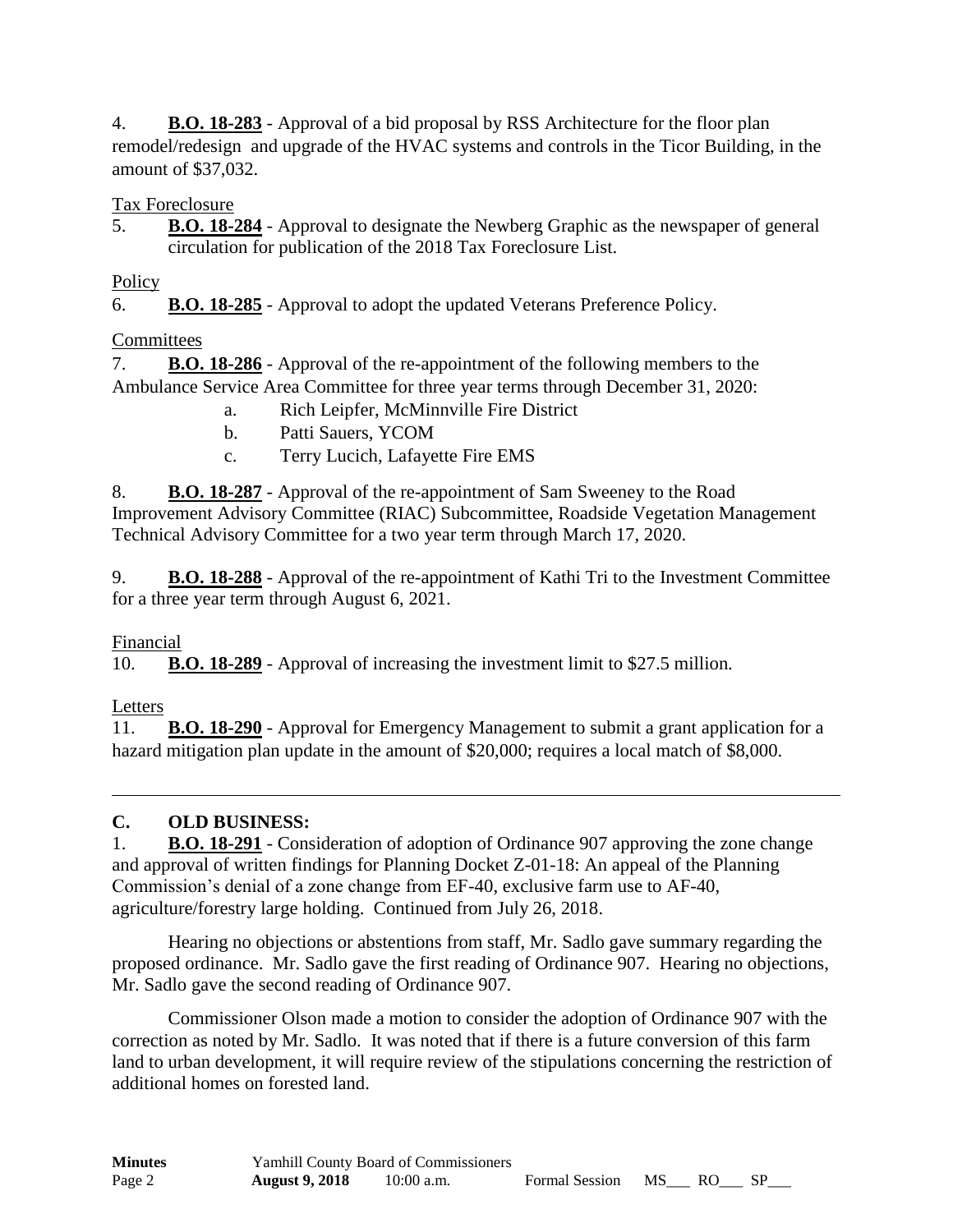The motion passed, Commissioners Starrett, Olson and Primozich voting aye.

**D. OTHER BUSINESS** (Add-ons and non-consent items):

1. **B.O. 18-292** - Consideration of approval of the 2017-18 Fund Exchange Agreement #32591 between Public Works and ODOT to exchange \$579,164 in federal funds for \$544,414.16 in state funds for various county road overlay projects, effective upon execution for two calendar years.

Commissioner Primozich moved approval of item D1. It was clarified that the agency is the county working through Public Works. The motion passed, Commissioners Starrett, Olson and Primozich voting aye.

2. **B.O. 18-293** – Consideration of final approval of the sale of tax lot #R3219AC 12600, located at 207 W. 4<sup>th</sup> Street in Newberg and all improvements thereon (the "Property"), to Habitat for Humanity in the amount of \$6,741.

Mr. Boesnisch stated the purchase of property in Newberg is ready to close pending Board approval to move forward and grant final approval of the purchase of sale.

Commissioner Primozich moved approval of item D2. The motion passed, Commissioners Starrett, Olson and Primozich voting aye.

## **E. PUBLIC HEARINGS:** None.

### **F. ANNOUNCEMENTS:**

1. For information on county advisory committee vacancies, please refer to the county's website, [www.co.yamhill.or.us/content/volunteer-opportunities](http://www.co.yamhill.or.us/content/volunteer-opportunities) , or call the Board of Commissioners' office at 503-434-7501 or 503-554-7801 (toll-free from Newberg).

For questions regarding accessibility or to request an accommodation contact the Board of Commissioners' office at (503)-434-7501 or (503)-554-7801 (toll-free from Newberg) or email at [bocinfo@co.yamhill.or.us](mailto:bocinfo@co.yamhill.or.us)

Following Commissioner announcements, the meeting adjourned at 10:19 a.m.